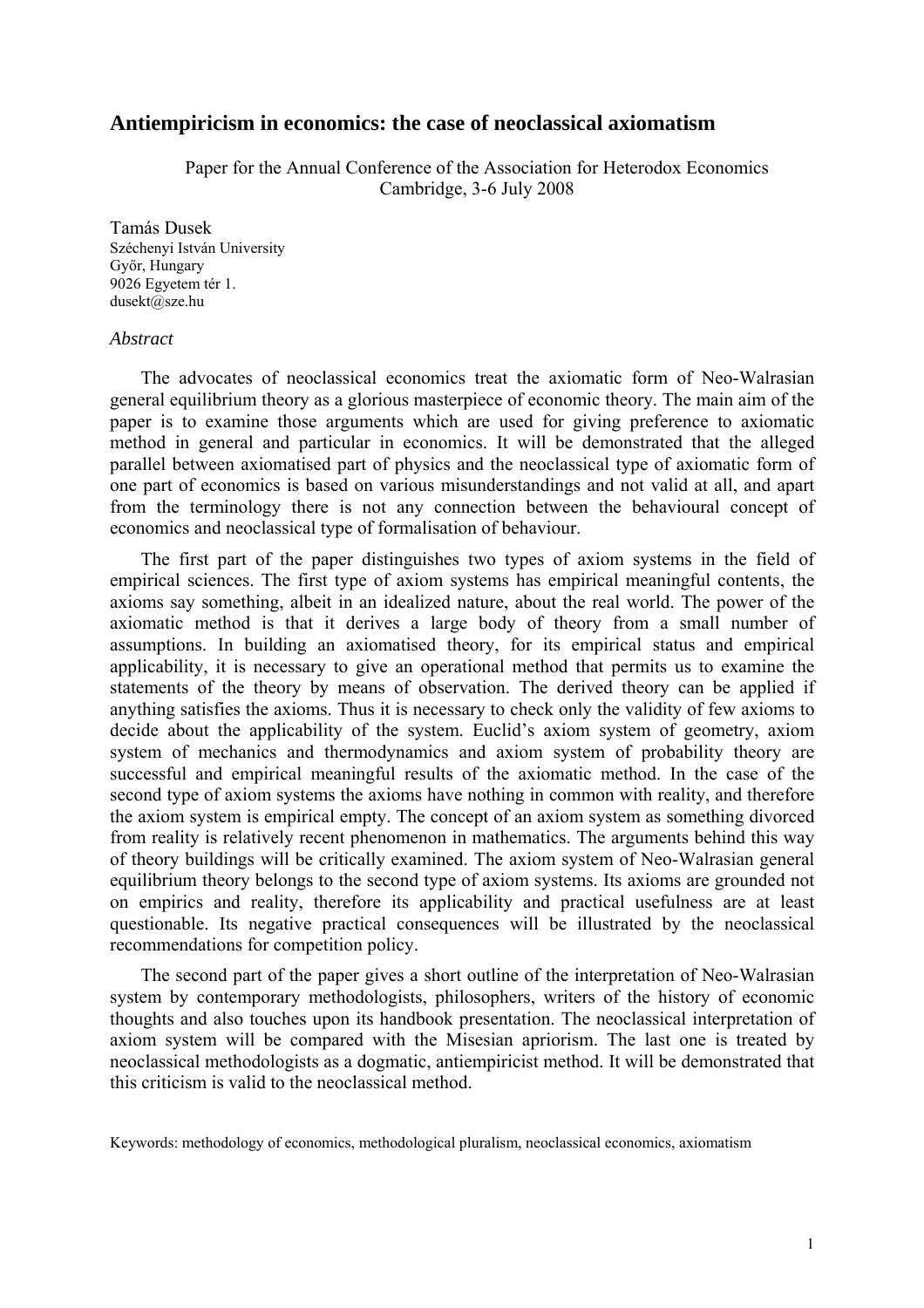# *Introduction*

Empirical sciences deal with the objects of reality. Their laws, theories, models refer to reality and want to describe, explain or predict some type of observable and repeatable phenomena. The validity of a statement of an empirical science can be decided by the help of both the mind and observations. For an empirical status and empirical applicability of a theory, it is necessary to give an operational method that permits us to examine the statements of the theory by means of observation. Theory without operational method which enables us to make a correspondence between theory and empirics, is not part of empirical science.

An empirical theory can be criticized because of two distinctive components, namely its logical part and empirical part. In the first case there are some logical flaws between the various parts of theory. The second case can be divided further to two distinct problems. Firstly, there are contradictions between theoretical statements and observations, and secondly, there is not any correspondence between theory and empirics. This last problem means that the aim of the theory builder is to describe and explain one slice of reality, but in fact the theory does not have any empirical content. This way of reasoning is impossible in physics but can be observed in several theories of 'neoclassical economics'. This methodological or epistemological problem, the ignorance of empirics is the nearer topic of this paper.

The more concrete example of the paper will be the axiomatic form of Neo-Walrasian general equilibrium theory. This theory is treated by his advocates as a glorious, timeless masterpiece of economic theory, which contributed essentially to the methodological and theoretical development of economics. The mathematical "rigor" of the theory altered economics, making it a more formal and precise science and therefore economics achieves similar prestige among the sciences as mathematical physics. This is the positive extreme of the judgement of the merits of the theory. The absolute refusal can be found on the negative extreme, which is based on similar grounds as the positive opinions: it is not economics at all, but applied mathematics. It is a useless system of thought about nothing or detrimental concerning the economic theory and practice. Between these two extreme viewpoints lies moderate and slashing criticism also. Which viewpoint is more adequate can be judged by the examination of pros and cons.

The main aim of the paper is to discuss the properties of axiom systems in general and from the point of view of Neo-Walrasian general Equilibrium theory (further shortly: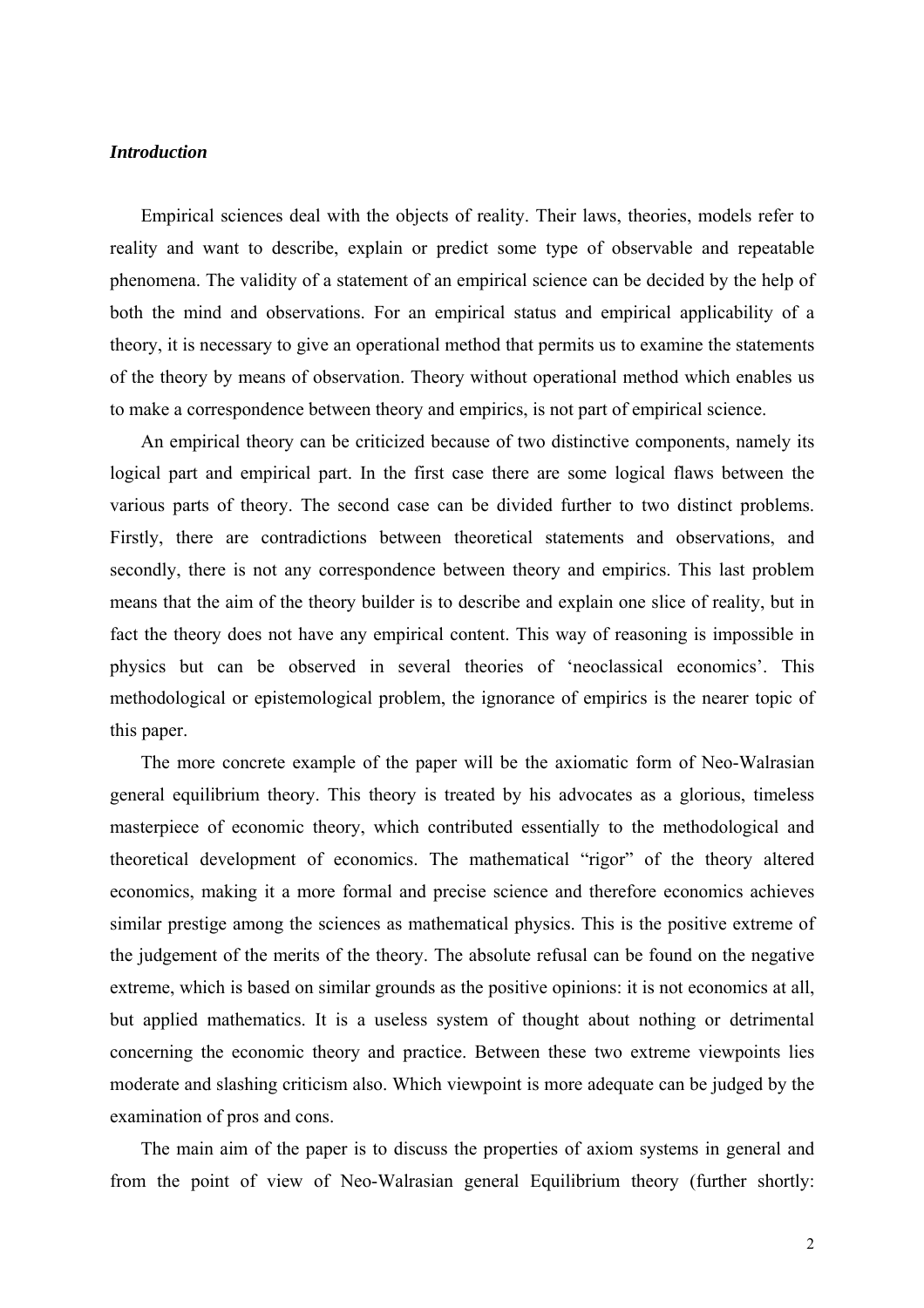NWGE). The discussion proves hopefully that the alleged parallel between axiomatization of some part of natural sciences and NWGE is not valid. The paper will be organized as follows. Firstly, the general properties of an axiom system are discussed. The second section is about the use of axiom systems in various branches of science. Thirdly, the axioms and assumptions of NWGE are presented. Fourthly, axiomatization in natural sciences and axiomatization of NWGE will be compared. In the last section some arguments in favor of NWGE will be discussed.

### *General properties of axioms and axiom systems*

In this paper the word 'axiom' is used as a basic statement which validity and truth cannot be deduced inside the theoretical system. An axiom cannot be defined itself, it is interpretable only in the frame of a system of axioms. Axioms are supplemented with some basic definitions or undefined primitive terms. Definitions can be given in an indirect way in the introduction of axioms. Axioms must be independent and consistent, that is, they do not contradict themselves. Starting from contradictory axioms anything can be proved. In the field of pure mathematics there is a rather esoteric debate about the consistency of the axiom systems. If contradictory statements can be derived from the axioms, then the axiom system is inconsistent. Till this day we do not know of any case where two contradictory and practically important statements were deduced in an axiom system.

Axioms can be originated as a self evident truth, as a very general empirical statement derived from innumerable empirical observations or it can be arbitrary and without any empirical content. Axioms can originate from anywhere, the important thing is that axioms are not true in absolute sense. They can be true of something. For example, parallel axiom of Euclidean geometry is true in a plane but not true in spheres. The empirical truth of an axiom can be decided by experiments also.

The power of the axiomatic method is that it derives a large body of theory from a small number of assumptions. The axiomatic method itself is no guarantee against error, but it has the virtue that it allows the structure of the theory and the logical connections between the various statements to be understood and any mistake to be easily identified and removed. The derived theory can be applied if anything satisfies the axioms. Thus it is necessary to check only the validity of a few axioms to decide about the applicability of the system. This process works in the opposite direction also: if there is a contradiction between the observations and a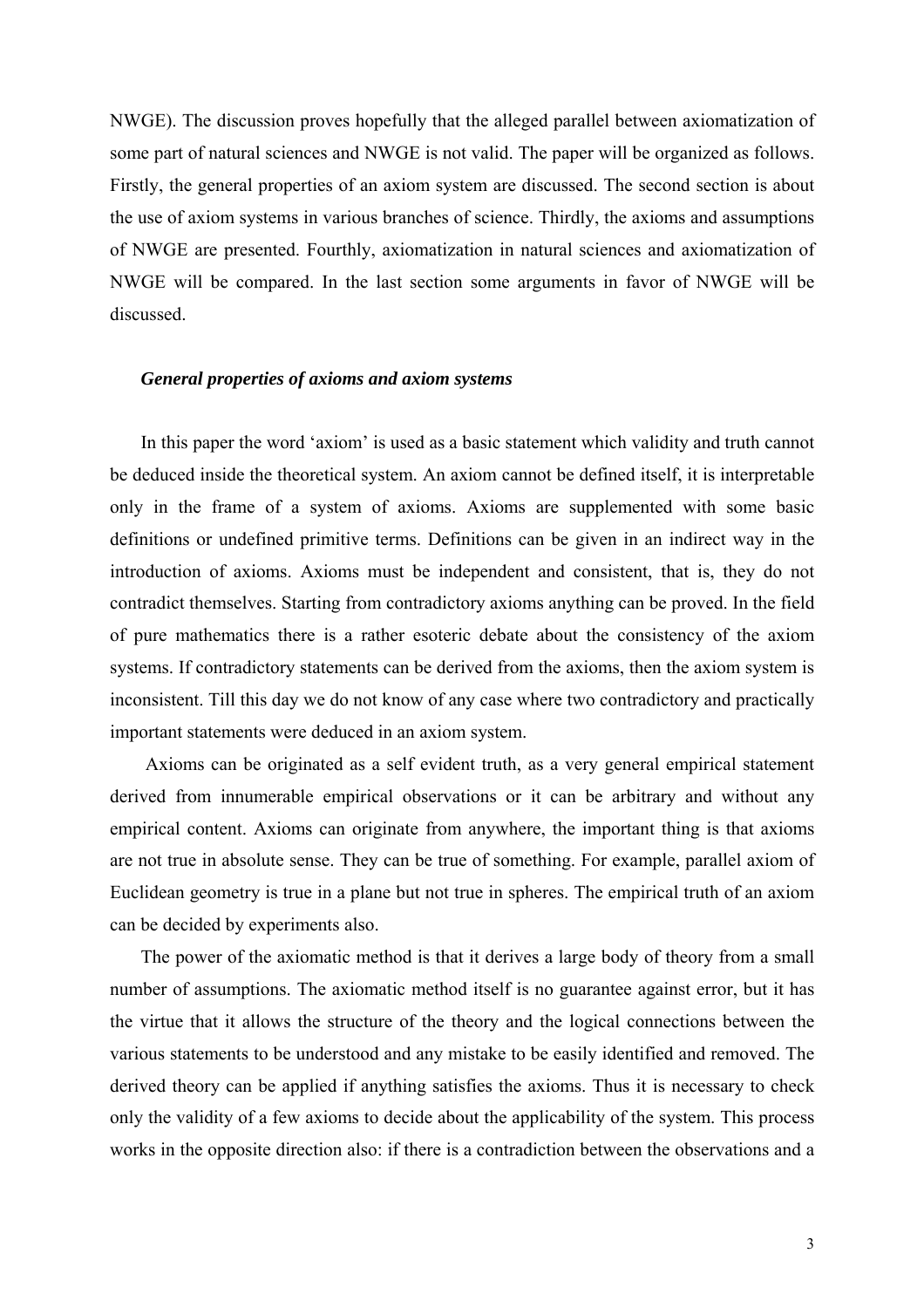corollary statement of the axioms then the axioms may be false for the concerning real world situation.

The word axiom has many other shades of meaning. For our investigations it is only important to preclude the using of axiom for basic or fundamental principles and not necessary to define further. Instead of using the word axiom the word postulates are used in exactly the same meaning.

#### *Use of axiom systems in various branches of science*

Axiom systems have the same formal requirements, namely consistency and independence of axioms. However, the role of various axiom systems in scientific research is different. Countless axiom systems can be called into existence which does not have any practical usefulness, in the sense that it cannot be applied to any known real world situation. There are axiom systems which are a relative distant from any important practical application also. The concept of an axiom system divorced from reality is a relatively recent phenomenon in mathematics. Divorced from reality is a matter of mathematics, but as regards the empirical science, the connection between axioms and reality is a fundamental issue.

I focus only on important and empirically meaningful successful examples of axiom systems. The examples will be Euclidean geometry, classical mechanics and probability theory. The aim of this presentation will be the demonstration of the crucial difference between the axiomatization based on empirics and the set theoretical axiomatization of general equilibrium theory. Laying down of empirically meaningful axioms are a result of a long process of problem solving and knowledge accumulating in the history of sciences. The maturity of the field is a prerequisite of the axiomatization. The axiomatized theories became a closed system, which may be empirically valid or invalid, but intermediate situation is not possible. Therefore the correction of an axiom system cannot take place with small steps, with minor modifications. If something contradictory is discovered and corroborated then the whole system has to be rebuilt. (Heisenberg, 1967, p. 231-232) Therefore problematic, contradictory, inconsistent or conflicting elements should never be the content of an axiom system which wants to say something about reality. One can solve scientific problems with the help of unproblematic axioms.

The prototype of every axiom systems is the Euclidean geometry. The axioms of Euclidean geometry are not arbitrary, but originate from the everyday experience and intuition and express it in an idealized nature. Its axioms fit our elementary spatial experience. Hilbert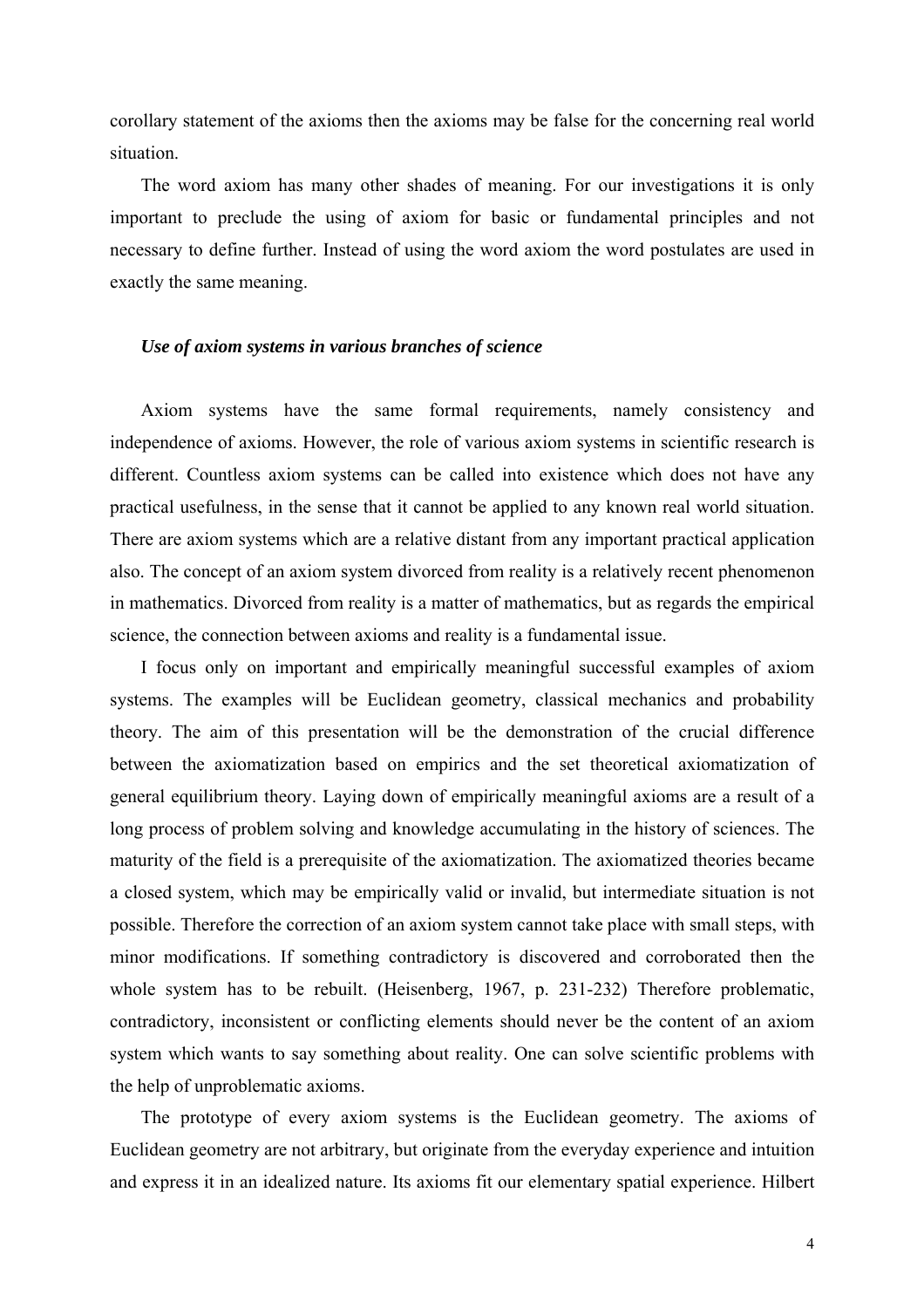compared the geometry and natural science from the point of view of axiomatization in the following manner: "Geometry also [like mechanics] emerges from the observation of nature, from experience. To this extent, it is an experimental science. … But its experimental foundations are so irrefutably and so generally acknowledged, they have been conformed to such a degree, that no further proof of them is deemed necessary. Moreover, all that is needed is to derive these foundations from a minimal set of independent axioms and thus to construct the whole edifice of geometry by purely logical means." (Corry cites Hilbert, p. 108) The important difference between Euclidean geometry and natural sciences is that the axioms of the former one is not subject to a change. However, in the case of physical sciences it is conceivable, that its axioms change thanks to the new discoveries.

It is contented sometimes that with the non-Euclidean axiom systems and geometries the Euclidean geometry is not valid yet. This is a misunderstanding. The Euclidean geometry is invariably valid in plane, its practical usefulness is an everyday experience in the work of architects. Non-Euclidean geometries can be used in several other practical spheres: in GPS location, in navigation of pilots and ship captains on the earth, in space travels, in understanding possible real and artificial crystal structures and they have countless other indirect and not obvious practical use.

Turning to the classical mechanics, Newton's three laws play the same role as axioms in geometry. These laws are called sometimes basic laws, sometimes axioms and sometimes basic rules. Newton's first law of motion says that in the absence of external forces, a body will execute motion along a straight line with a constant velocity. Since the force-free motion is unproblematic, it can become one pillar of the mechanics, together with the other two laws. What is the cause or explanation of these three laws? This question belongs not to the domain of natural science but to the philosophy or religion. The discovery of Newton's three laws was owing to previous discoveries and experiments of mechanics and gave explanation for several phenomena, which were unexplained or explained in a wrong way before Newton's reformulation of mechanics.

After the ascendance of modern physics and quantum mechanics, it is asserted occasionally, that Newtonian physics is invalid, wrong or unacceptable. However, in that scale, where the definitions and notions of Newtonian physics can be interpreted, the classical physics give us a valid description of phenomena. Despite the fact, that the Newtonian notions do not have meaning at subatomic level, the theory remains valid in the field of macroscopic phenomena. (Heisenberg, 1967, pp. 232-233)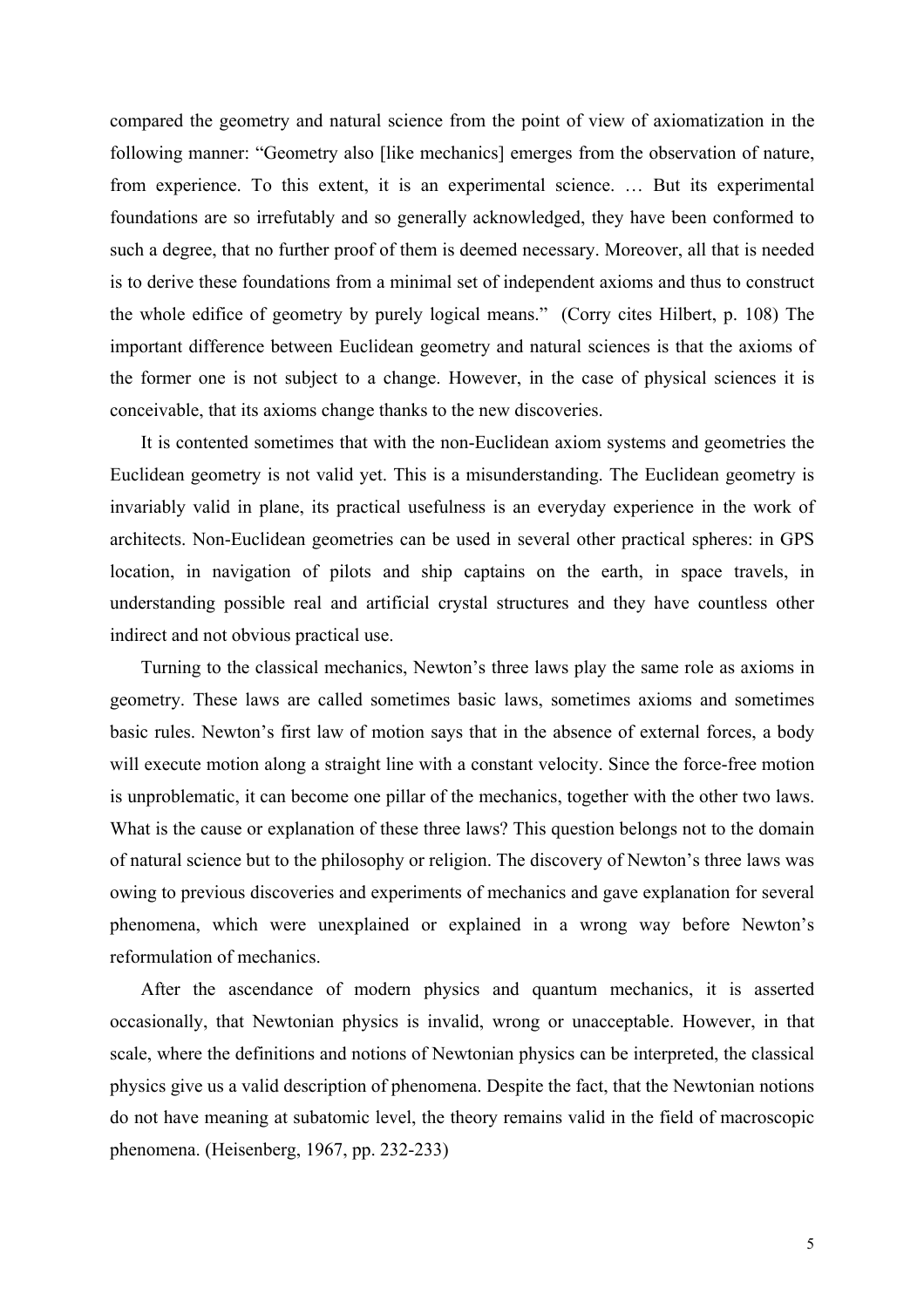The last example is the measure theoretical axiomatic foundation of probability calculus. The three axioms by Kolmogorov seem astonishingly trivial that one may wonder why it was formulated only in 1933. In theoretical sense the axiomatization of probability is a successful research area with many important adequate applications where repeatable mass phenomena occur. These applications can be found in theoretical and applied sciences: meteorology, insurance, medicine, genetic, quantum mechanics, quality control, resource management and so on. However, the danger of the axiom systems which are detached from empirics can be illustrated also with the axiomatization of probability by Kolmogorov: the inadequate adoption of the theory in the field of non-repeateble, unique phenomena. This is the basic problem of econometrics also. The problems of probability theory do not concern the axioms (apart from the polemics between measure theoretical approach and frequency approach by Richard von Mises); they are generally about the adequate application of the mathematical theory to an observed phenomenon.

#### *The axioms and assumptions of NWGE*

The paradigmatic evolving of NWGE is attributed mostly to the works of Arrow and Debreu in the 1950's. In this section this form of the theory is discussed, based on "Theory of value" by Debreu. There are two types of axioms and assumptions of NWGE. Firstly, pure mathematical assumptions, like the axiom of completeness, compactness, the maximumminimum theorem, the separating hyperplane theorems, the Kakutani fixed point theorems and others.<sup>1</sup> I pass over the listing of the complete set of abundant mathematical assumptions and definitions this can be found in the first 27 pages of "Theory and value". Choosing these assumptions is not anchored in economic theory. In the next section I will revert to some aspects of these mathematical tools.

Secondly, the theory employs redefinitions of economic terminology<sup>[2](#page-5-1)</sup>, essential economical assumptions and disregards vital issues also. The following enumeration is arranged in groups by topics. Overlappings may be in the list inside the groups and between the groups also.

*Money:* 

1. Economy operates without money.

 $\frac{1}{1}$ 

<span id="page-5-1"></span><span id="page-5-0"></span>About some problems of this mathematical theorems see Velupillai (2005).<br><sup>2</sup> "The dual concepts of commodity and price are introduced in this chapter. The meaning of these terms, somewhat different from current usage, will be made precise in the next sections." (Debreu, 1959, p. 28.)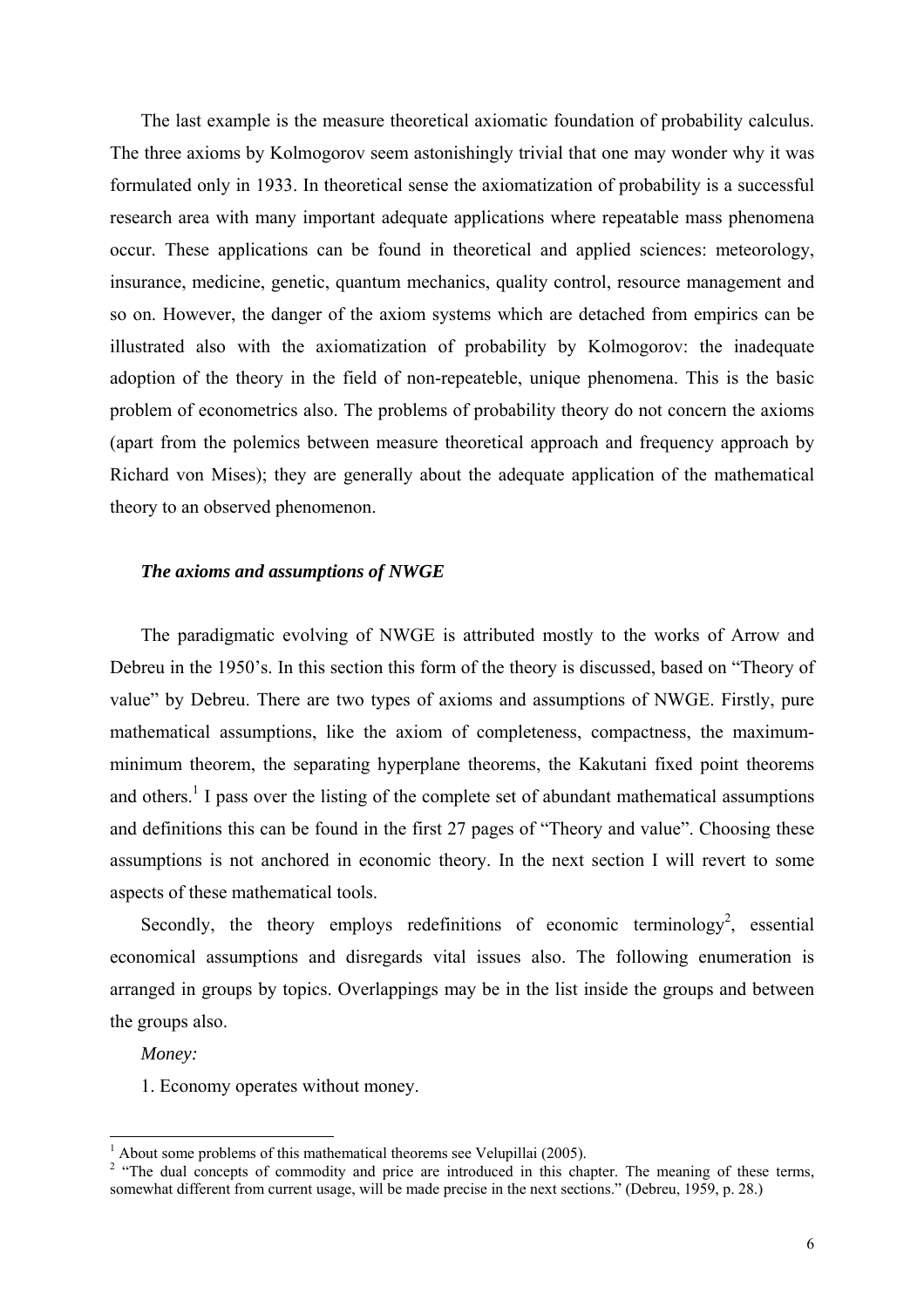## *Price:*

2. Price is a general term which "covers a great variety of terms in current usage: prices proper, wages, salaries, rents, fares, fees, charges, royalties…" (Debreu, 1959, p. 32.)

3. All prices are given parametrically to all agents, the issue of formation of prices is not part of the theory.

4. Prices constitute the sole kind of information on which "decision" are based (decisions do not occur in the original and everyday sense of the word because of full information; see later).

5. Prices can be positive (for scarce commodity) zero (for free commodity) and negative (for noxious commodity).

*Commodities:* 

6. Commodity is a general term which covers goods, services, labor and transportation.

7. Commodities are perfectly divisible.

8. Economy operates without material reserves.

9. Factors of production, capital and consumer goods are not specified separately.

*Production:* 

10. The producer is an economic agent who optimizes the production plan on the basis of the given prices.

11. Production occurs at constant returns to scale.

*Markets and trade:* 

12. There is not trade and trading costs.

13. There are demands and supplies, but there are no markets.

14. There is not communication between economic agents.

*Time:* 

15. The analysis is static and atemporal.

16. The analysis starts from a predetermined instant position.

17. Economic agents make a decision about the production and consumption at a single date, in the beginning of an unspecified length of time (one day? ten years?). There is not possibility to change the behaviour.

18. Length of elementary time interval is the same for every activity.

19. There is not interest.

20. There is no possibility to learn, invention, research and development.

21. There is not historical time.

*Space:*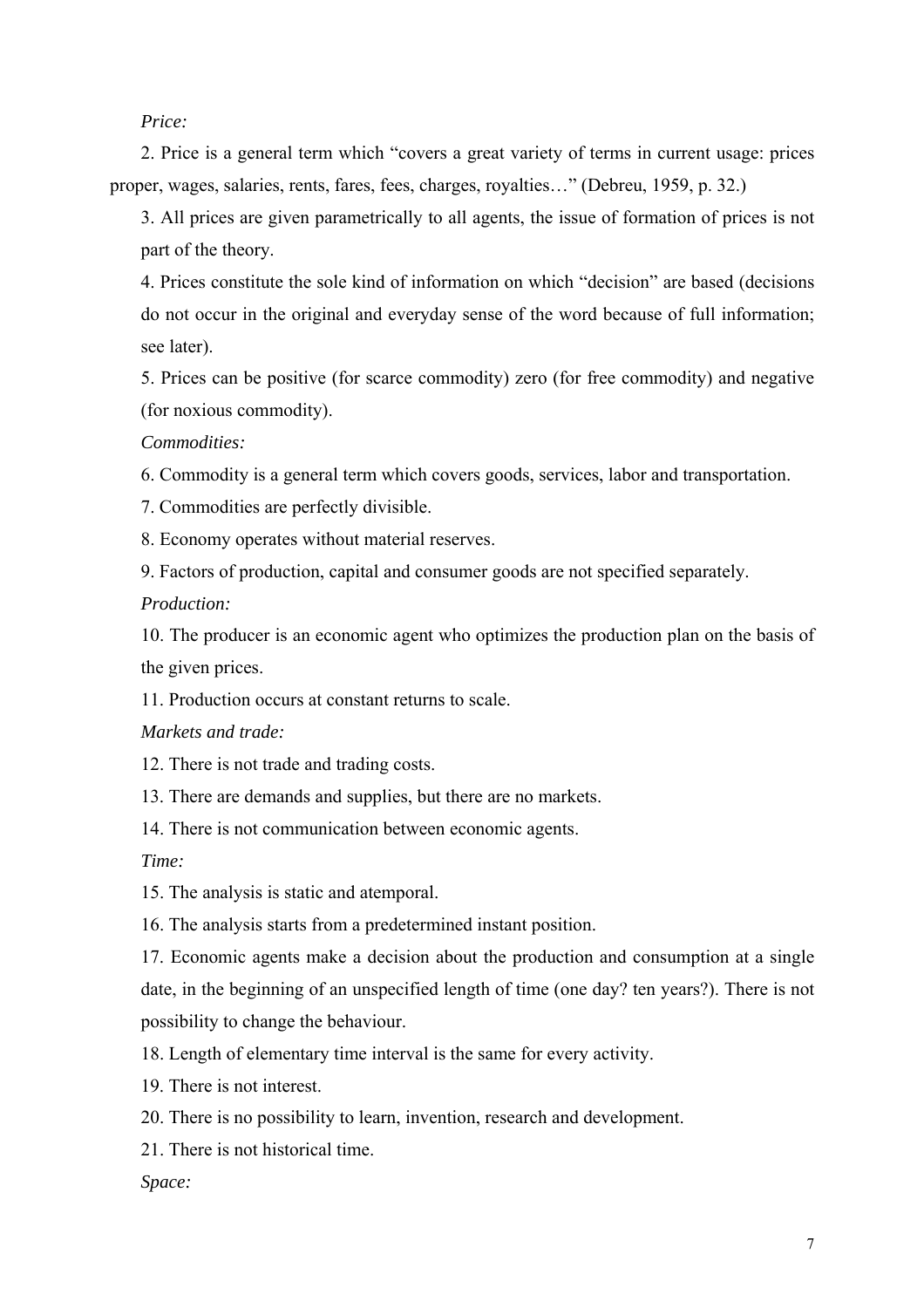- 22. There are elementary locations. The set of location is partitioned into nations.
- 23. The prices are uniform for all the locations of a nation.

*Institutional, legal and social factors:* 

- 24. There are not social and cultural factors.
- 25. There are no state, law and institutions.

26. There are no taxes.

27. There are no legal or mental barriers in doing business.

#### *Information:*

- 28. Economic agents are perfectly informed and they have perfect foresight.
- 29. There is no possibility of error and imperfect decisions.
- 30. There is no advertising.

#### *Externalities:*

31. There are no externalities.

This is not a comprehensive survey for two reasons. Firstly, the assumptions concerning consumer behaviour are left out, because they are well-known from the theory of perfect competition. Several topics were omitted which are not mentioned directly in NWGE: lack of credit, employment and unemployment, business cycles and so on. Secondly, there are many other papers about the topic with slightly different formulation. There can be contradictions, undefined phrases and omitted definitions inside the same publication also. It is strange from authors who claim to hold to high standards of analytical rigor that their verbal presentation can be superficial and verbal definitions are sometimes unclear. For example, Debreu stated on page 28 the lack of money. Five pages later is written: "Imagine that a certain good circulates as money at location s, at date t, and let k be the index of the commodity thus defined." (Debreu, 1959, p. 33) The subsequent explication can hardly be followed, similarly to some other verbal parts of the book. Treatment of space is inconsistent also: firstly many locations are introduced, and goods are specified physically, temporally, and spatially. "A good at a certain location and the same good at another location are different economic objects, and the specification of the location at which it will be available is essential." (Debreu, 1959, p. 29-30) This is a correct definition. However, five pages later can be read, that the set of location is partitioned into nations and the prices are uniform for all the locations of a nation. It is not clear, how can be prices of different goods (if different location means different goods) uniform.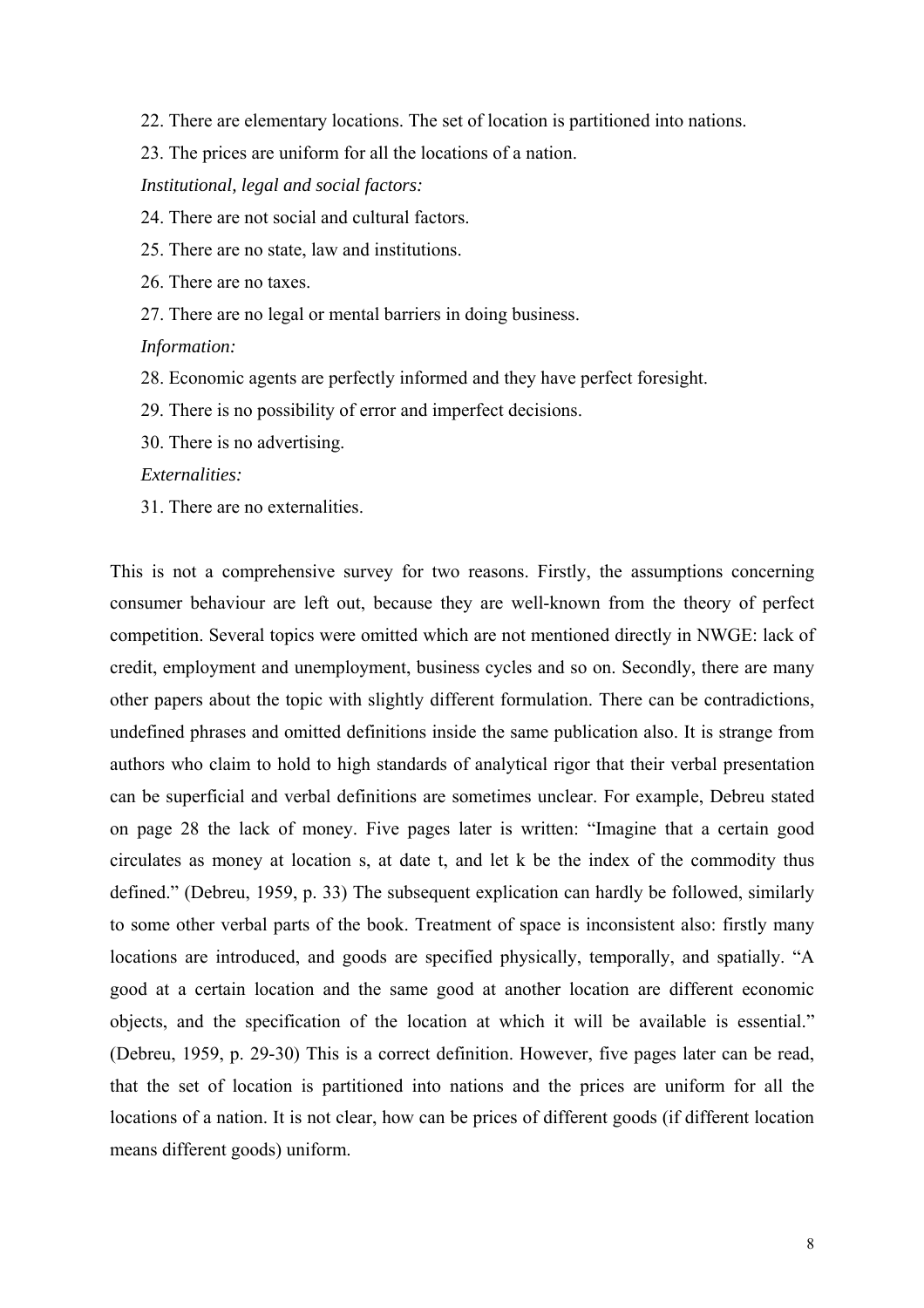#### *Comparison of the axiomatization with empirical content and NWGE axiomatization*

In the case of formerly presented examples of axiom systems either axioms have direct and controllable empirical contents (Euclidean geometry and classical mechanics) or there are real world phenomena where the deductions of the system are applicable in an adequate way (Kolmogorov probability). This axiom systems have a direct and unambiguous connection with real world phenomena, thus the axiom system gives information about the real world, albeit in an idealized nature. The deductions of the axiom system are detached from intuition and direct experience for the sake of mathematical rigor. But only the deduction and not the origins of axioms are detached from empirics. Axiomatization of NWGE represents a third type of axiom systems, namely pure mathematical system without any possible real world application or interpretation. Not only theorems deriving from axioms are detached form the intuition but choosing axioms and assumptions too. This is a conclusive different. The impressive success and development of natural sciences, indeed the western civilization was based on the amalgamation of theoretical and practical-empirical viewpoint in the scientific discovery. This mentality is a missing element from NWGE.

As regards the arguments for favoring mathematical expression, Debreu and his followers state that the theory "is logically entirely disconnected from its interpretations." (Debreu, 1959, p. VIII.) However, this is the case with every other theory and with the three examples also. The key difference is that in the examples not only the theory is given that there also exist operational method and tools for measuring variables used in the mathematical formulation of theories. Indeed, mathematical formulation suppresses the fact that mathematical symbols want to refer to ambiguous, unclear, vague and unmeasurable economic and social phenomena. Therefore in this case mathematical expression is able to provide only the illusion of exactness of economic concepts. It would be also a rather strange idea that murky ideas expressed in natural language have an exact, precise meaning translated to the language of mathematics. Debreu does not deal with the interpretation of the theory thus he solves this translation problem in that way. Otherwise, this solving is inconsistent with his intensive use of economic terminology. Words such as "commodity", "price", "production" are employed in NWGE theory without any economical ethos behind these words. Moreover, the basic mathematical concepts of the theory have been chosen because of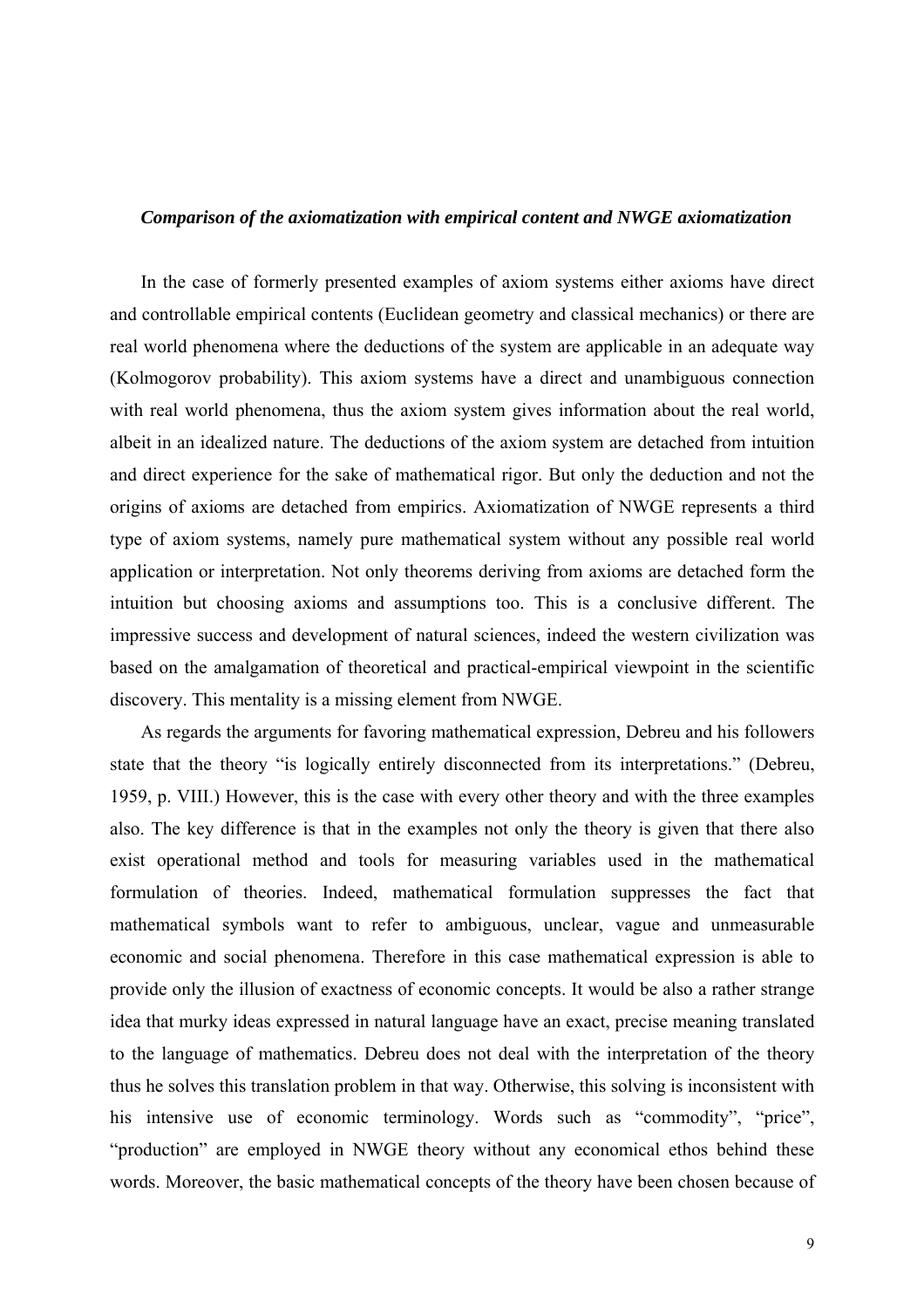their mathematical convenience in generating theorems and may contradict to our elementary knowledge about the functioning of economy. Constant return of scale or perfect divisibility of goods are a rather unfamiliar assumptions which are not negligible when someone try to use the theory to real problems. $3$ 

### *Arguments in favor of NWGE*

In this section some moderate argument in favor of NWGE will be discussed. As I mentioned in the introduction the opinions about the scientific merit of NWGE ranges from the devout admiration<sup>[4](#page-9-1)</sup> to absolute rejection as pseudo science<sup>[5](#page-9-2)</sup>. According to one interpretation NWGE proofs the existence of general equilibrium of a competitive market economy. A restrained opinion says that NWGE demonstrates that conditions under which general equilibrium imaginable. For example it shows, that in the absence of time, externalities, institutions, taxes, trading costs, constant returns to scale and so on, and in the presence of perfect information, perfect foresight a fully competitive general equilibrium allocation exists and Pareto-efficient.

One of the basic arguments in favor of NGWE is that it serves a useful starting point to analyze the real effect of factors which are disregarded in the models. Thus, for example, the abolition of time enables to grasp the essential points of time during the development of a temporal theory. Or suppose commodities are distinguished by their location then the theory can be developed into a spatial model. And so on, similar with all other restrictive assumptions. The problem of this view is that too much unreal assumptions remain after resolving only one and we know nothing about their complex interactions and biasing effects.

According to an other argument, although NGWE is unrealistic and unusable in everyday problems but it is still useful as a simplified guide as to how a real economies function. "[The rigor of contemporary school of mathematics] leads to a deeper understanding of the problems

<span id="page-9-0"></span> $\frac{1}{3}$ <sup>3</sup> Karl Menger presented many examples which showed that mathematical presentation in economics is not more precise than use of natural language and he demonstrated the problems of tacit assumptions of mathematical economics. (Menger, 1973) See Lawson (1987) and Vilks (2007) also. 4

<span id="page-9-1"></span><sup>&</sup>lt;sup>4</sup> Only one example: "As he rightly emphasized, the general equilibrium approach encompasses a theory of market allocation across space, time and states of nature. As such it unifies and extends location theory, capital theory, and theories of behavior under uncertainty. It provides a positive theory of social behavior in these environments, but perhaps more importantly, it describes a normative standards against which other allocative mechanism can be compared." (Varian,  $1984$ , p. 11)

<span id="page-9-2"></span><sup>&</sup>lt;sup>5</sup> "Strictly interpreted, neo-Walrasian theory is descriptive only of a fairy-tale world of notional economic activities that bears not the slightest resemblance to any economy of record, past, present, or future. It is a science fiction…" (Clower, 1986, p. 195)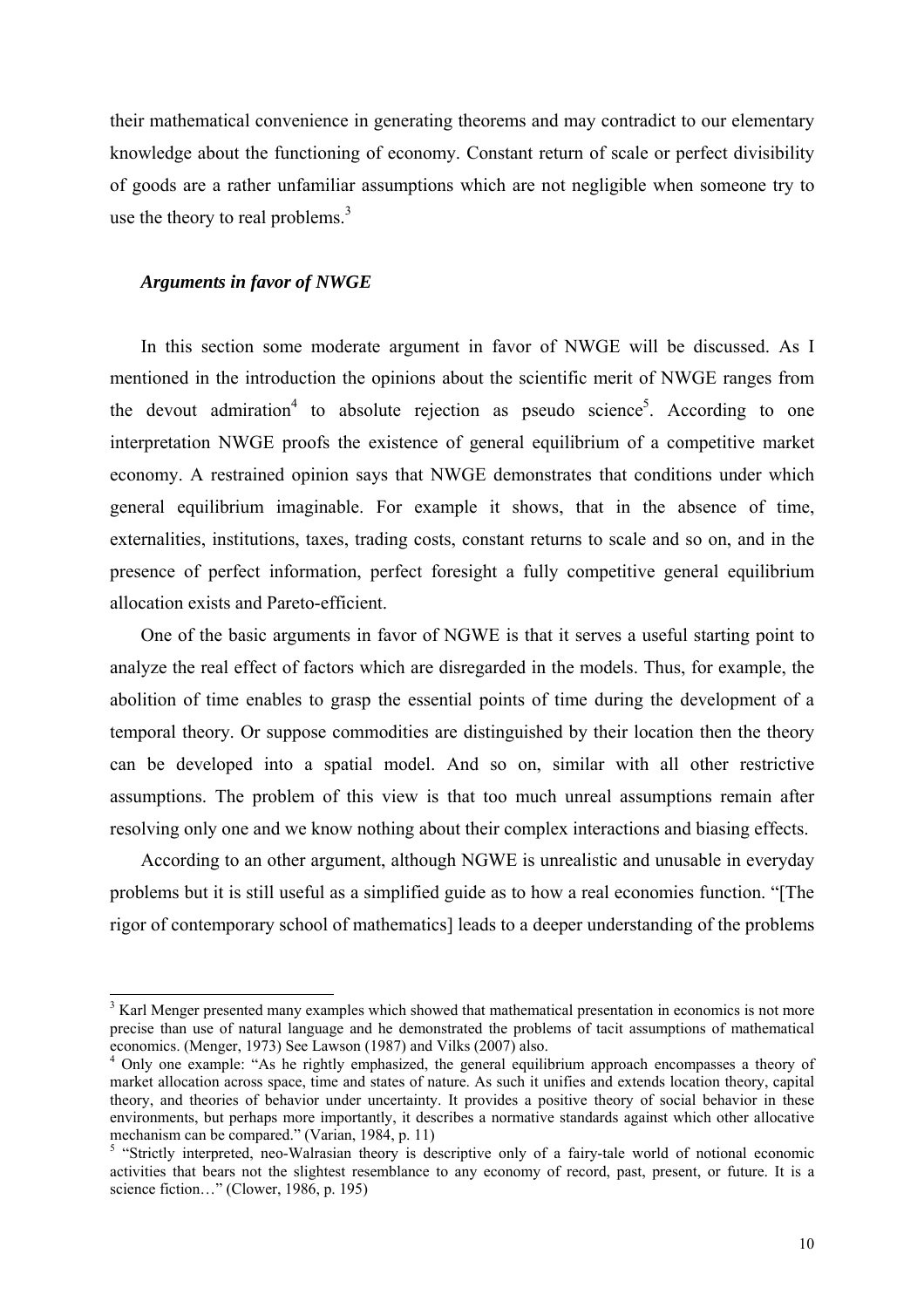to which it is applied, and this has not failed to happen in the present case." (Debreu, 1959, p. VIII)

### *Conclusions*

Axiomatization of a set of theory can be extremely efficient and progressive if the axiom system has a real contact with the phenomena aimed to explain. There are many examples for sound axiomatization in the field of empirical sciences. NGWE does not belong to these examples. It seems that NGWE interprets peculiarly the axiomatization and its axiom system does not have any contact with reality. "The axioms of equilibrium theory were originally chosen in order to secure the desired result, in other words, the assumptions required for proving the existence of a unique and possibly stable general equilibrium. (…) Since Walras first wrote down his system of equations over 100 years ago, progress has definitely been backwards not forwards in the sense that those of the present set of axioms are far more restrictive than those of the original Walrasian model. The ship is no nearer to the shore, but considerably farther off, though in a logical, mathematical sense, the present system of derived tautologies is enormously superior to Walras's original effort." (Kaldor, p. 1985, p. 13)

### **References**

- Clower, R. (1986) Reflections on the Keynesian Perplex. Zeitschrift für Nationalökonomie, pp. 1-24.
- Corry, L. (1997) David Hilbert and the Axiomatization of Physics. Archive for History of Exact Sciences, 51 pp. 83-198
- Debreu, G. (1959) The Theory of Value. An Axiomatic Analyis of Economic Equilibrium. John Wily and Sons, New York
- Heisenberg, Werner (1967) Az elemi részek. In: Válogatott tanulmányok. [Particles. In: Selected papers.]. Gondolat, Budapest, pp. 219-237
- Kaldor, N. (1985) Economics without Equilibrium. M E. Sharpe, Armonk, New York
- Lawson, T. (1987) The Relative/Absolute Nature of Knowledge and Economic Analysis. The Economic Journal, pp. 951-970